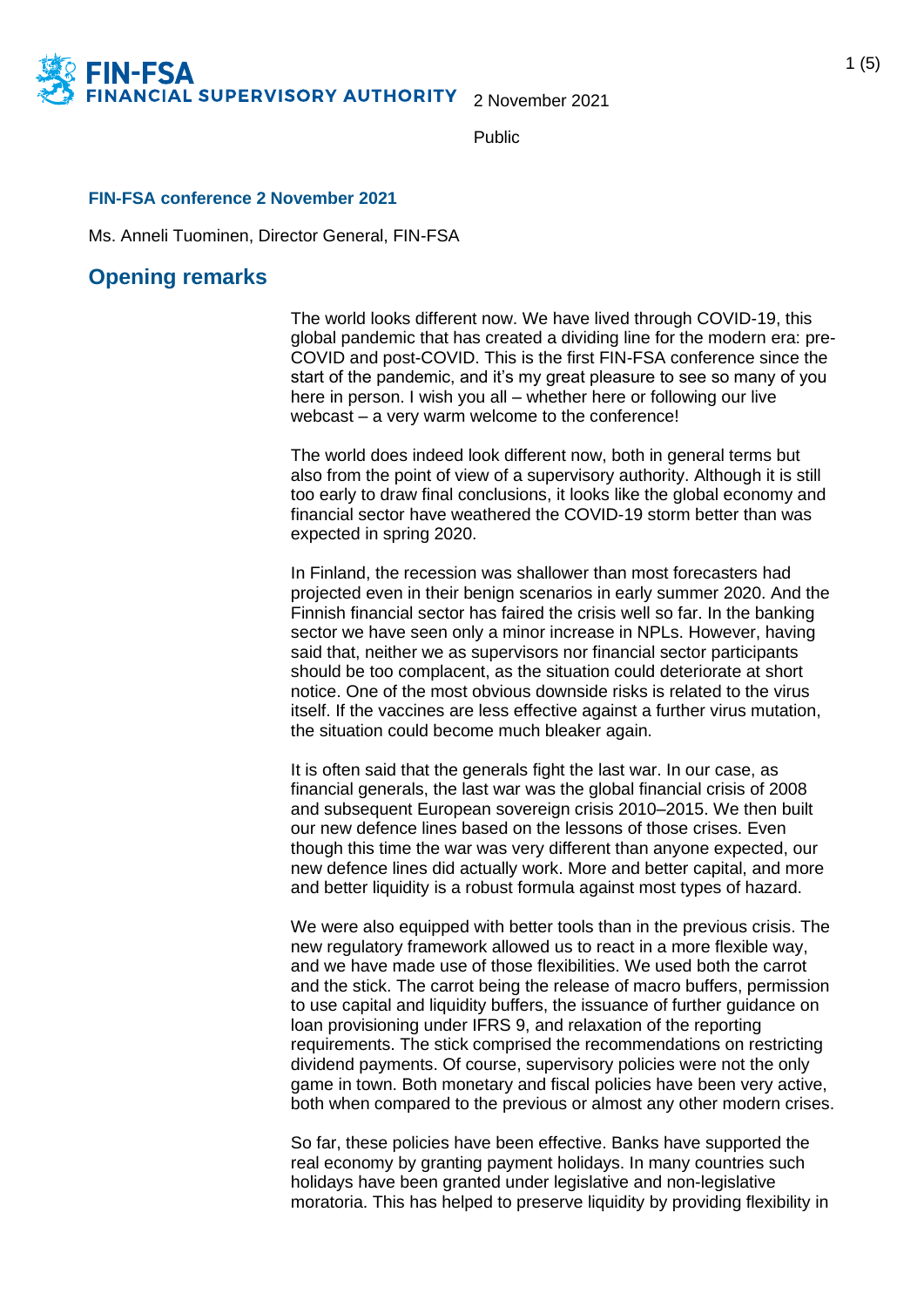

Public

default classification in the worst days of the crisis. However, that came with a price tag. Currently, loans under support measures – both the moratoria and public guaranteed loans – have shown a deteriorated asset quality outlook, and the share of stage 2 loans benefitting from moratoria is clearly higher than for the total loan stock.

Another – albeit different – medium-turn risk is related to the normalisation of economic policy. This needs to be done in carefully considered, synchronised steps, to avoid unnecessary negative outcomes. It will be a demanding process to calibrate policies to the new normal, which is at least partially unknown and different than before.

Last week we got the European Commission's proposal on finalising the implementation of the Basel III agreement in the EU. Here in Finland, banks have been criticising the proposal, as they expect it to hit them more than banks in some other countries, where the share of mortgages and the use of internal models is less significant. Most important right now is that Europe is finally implementing the global capital standards, because otherwise there would be the prospect of a regulatory race to the bottom. According to the new proposal, there will be a long transitional period, which will give more time for the banks to adjust to the changes. My personal view is that the solution after the transitional period could have included more elements that better maintain the risk sensitivity of the capital adequacy framework. But as I said, the main goal now is to get Europe to be Basel compliant.

Since our distinguished speakers here at the conference include Andrea Enria, John Berrigan and Leena Mörttinen, it would be good to hear their thoughts on the way forward.

We don't yet know what the new normal will look like, but we do know about some of the drivers of change. One of the major driving forces is technology and digitalisation.

COVID-19 has accelerated many existing trends, and most of these are related to digitalisation. Just to give an example, the lockdowns and modern technologies have enabled many of us to work remotely. And many of you are attending this conference remotely – and across borders.

Digitalisation is fostering innovation and efficiency in the financial sector, and will continue to do so. This will bring the sector new revenue and value-producing opportunities. From the point of view of a supervisor, one of the major questions is how digitalisation will change the production and supply of financial services. What will be the future role of fintech or big tech companies in the value chain? Digitalisation as such will not change the essence of the core financial services. We will still need to be able to make deposits, use payment services, get a consumer loan and a mortgage, buy insurance cover against loss or damage, and buy different kinds of savings products. But digitalisation will change the way these services are produced and distributed.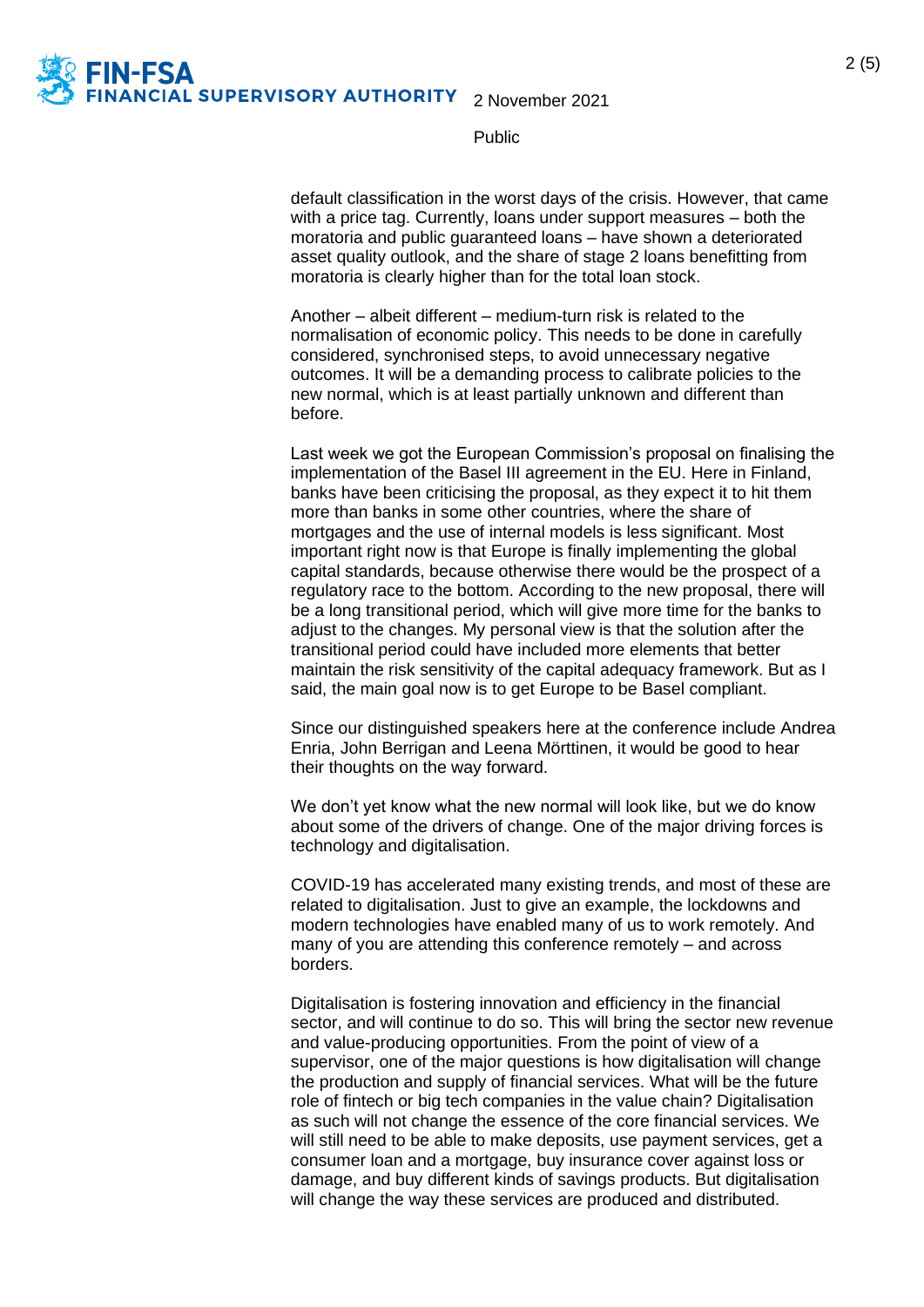

3 (5)

Public

According to a study by the BIS, during the early days of the COVID-19 pandemic, the financial sector was the second biggest target of cyber attacks, after the health sector. A supervisory authority naturally expects supervised entities to take this threat seriously and to intensify their efforts in managing ICT security risks and in countering cyber attacks. As we have seen, this can affect the whole of society. I am not fully convinced, that we  $-$  regulators, supervisors, the financial sector  $-$  have all the tools and knowledge needed to combat these threats.

To close this protection gap, at least partially, the European legislative proposal on a Digital Operational Resilience Act (DORA) is a step forward and will help to strengthen the operational resilience both at the systemic and individual level. Closing a gap requires good data, and DORA will provide timely and comprehensive ICT risk data through harmonised incident reporting. Reporting, operational resilience testing and oversight of critical ICT third party providers are examples of the supervisor's new tasks of improving the robustness of digital finance services.

The new risks that we are facing also require insurance protection. Can the insurance industry provide cover for these? When underwriting new risks, the question of where to get the necessary data arises. EIOPA has highlighted this on several occasions, for example in its cyber underwriting strategy. On the other hand, insurance cover for pandemicrelated risk might be something that the insurance industry cannot handle on its own without private-public partnership. Maybe Torbjörn Magnusson will touch upon the topics of insurance penetration and protection gap during his presentation.

We have seen a surge in cross-border retail trading during the pandemic. A new, younger group of investors is involved in higher risk investments through electronic platforms like investment apps. We have seen that retail investors have faced significant risks when investing in stocks characterised by very high price volatility. This is compounded when the investor has a lack of reliable information for making investment decisions. It seems that many newcomers are doing their own research on digital platforms and social media. Events like the GameStop episode urged ESMA to publish a warning that retail investors should be careful when taking investment decisions exclusively on the basis of information from social media and other unregulated platforms. The panel here today will discuss the risks of this kind of behaviour.

The pandemic has also brought increased indebtedness, both for governments and households. For governments this is the outcome of economic policies to counter the crisis. For households the story is partially the same, but only partially. The main driver seems to have been housing investments. Low rates have been a stronger force for households than the fear of COVID-19.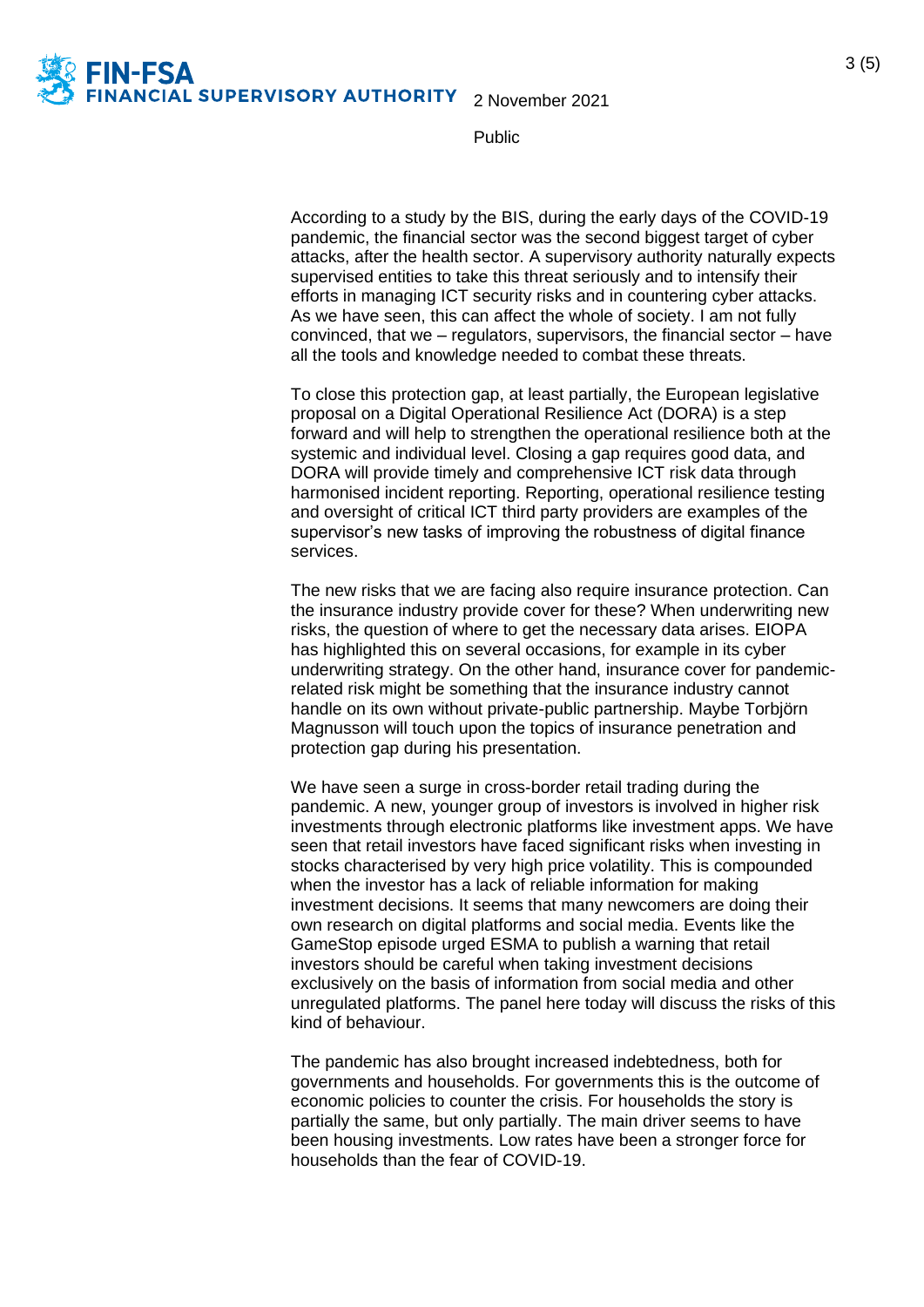

Public

Before the pandemic, the main economic risk was secular stagnation, a prolonged period of low growth. The reasons behind this were demographics and weak productivity growth. But the demographics have not changed, and there are no clear signs of a revival in productivity. So, secular stagnation is still on the cards. And this time, it would be combined with even higher indebtedness. This is unfortunately a bleak picture, but it is more a baseline than a risk scenario.

Slow growth, weak demographics, low rates and high asset price valuations is a difficult environment for long-term low risk investors like life insurance and pension funds. Pay-as-you-go pension systems face difficulties if the working age population becomes smaller one generation after another. Long-term saving, such as pension saving, is getting more challenging in the low rate environment. Attaining return targets that underpin pension systems' sustainability calculations would require higher risk levels in portfolios than before. This would raise the systemic risks embedded in the pensions systems and financial markets at the time of the next inevitable crisis.

A third longer term risk is related to climate change, but of course climate change is also an immediate challenge.

The ECB published on 22 September 2021 the results of its economywide climate stress test. These indicate that companies and banks will suffer severely if climate change issues are not addressed. On the other hand, the transition to a greener economy is also an economic opportunity. The results of the stress test show that the benefits of early actions on climate change outweigh the initial costs in the medium and long term.

The banking and insurance sectors need to look at their risk management thirty years ahead to be fit for a carbon-neutral economy in 2050. But as my colleague from the ECB Supervisory Board, Vice-Chair Frank Elderson, noted a few weeks ago, this will not be enough. He says banks need to develop transition plans compatible with EU policies on implementing the Paris Agreement, which means they should include concrete intermediate milestones from now until 2050, and disclose progress towards these goals on an annual basis.

The insurance sector has, of course, long been familiar with weather related catastrophe risks, but it is now also facing new types of sustainability risks and requirements. Investment portfolios will have to be screened for potential climate change risks, both transitional and physical. Various possible climate scenarios will have to be implemented in companies' own risk and solvency assessments.

We all know that a growing number of citizens and investors are eager to contribute to sustainability and there is a growing demand for ESG products. However, as the markets adjust to this rapid change, there is also an increased chance of greenwashing, mis-selling of ESG-labelled products to investors. It is therefore important to ensure that retail investors have access to adequate and understandable information on